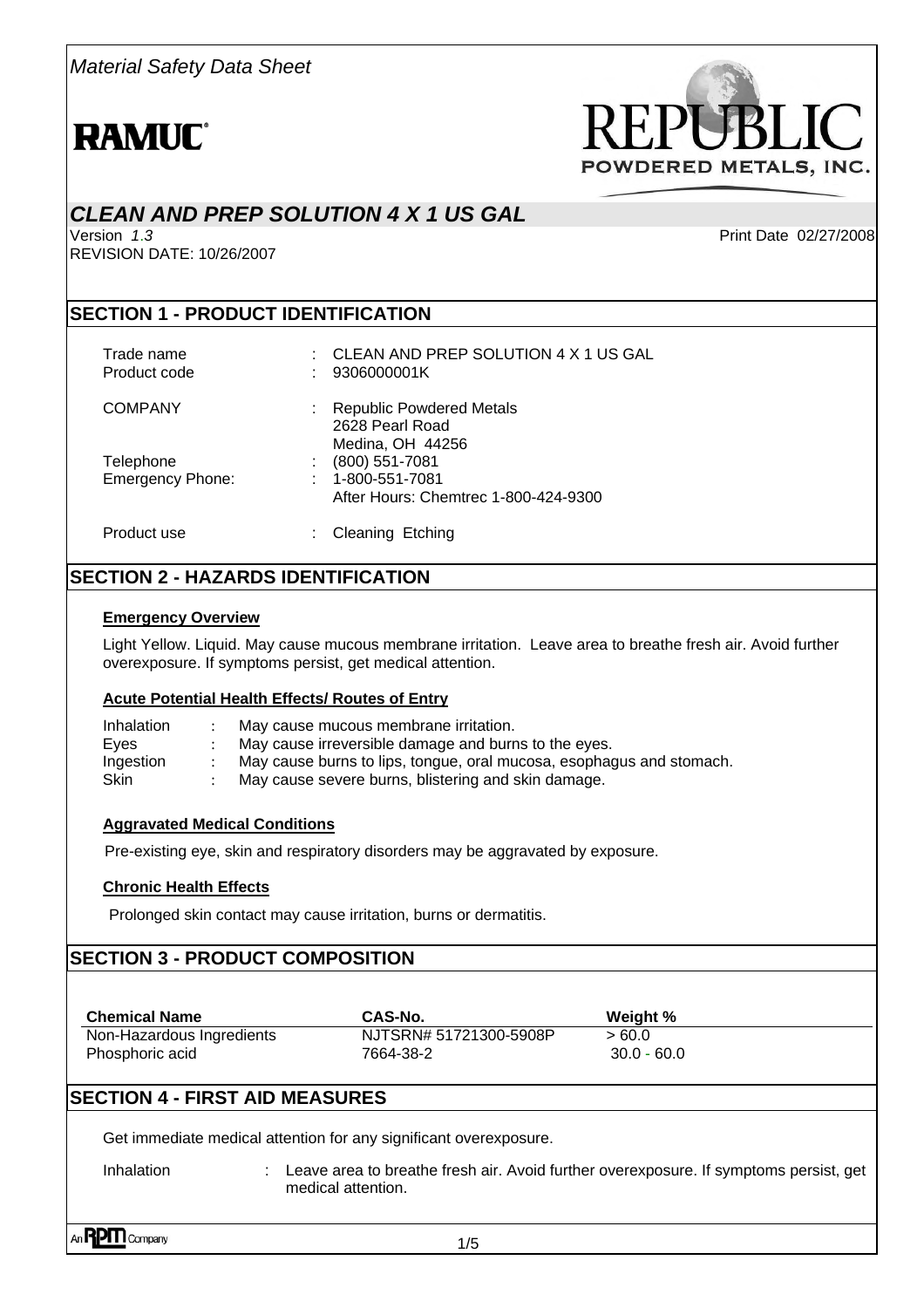

# *CLEAN AND PREP SOLUTION 4 X 1 US GAL*  Print Date 02/27/2008 REVISION DATE: 10/26/2007 Eye contact : Flush with water for 15 minutes. If irritation persists, get medical attention. Skin contact : Wash area of contact thoroughly with hand cleaner followed by soap and water. If irritation, rash or other disorders develop, get medical attention immediately. Ingestion : Get medical attention. Do not induce vomiting. Notes to physician : Not applicable.

# **SECTION 5 - FIRE FIGHTING MEASURES**

| Flash point<br>Method                    | ٠ | Not available.<br>Not available.                                                                                                           |
|------------------------------------------|---|--------------------------------------------------------------------------------------------------------------------------------------------|
| Lower explosion limit                    |   | Not available.                                                                                                                             |
| Upper explosion limit                    |   | Not available.                                                                                                                             |
| Autoignition temperature                 |   | Not available.                                                                                                                             |
| Extinguishing media                      |   | This product is not expected to burn under normal conditions of use.                                                                       |
| Hazardous combustion<br>products         |   | Carbon monoxide and carbon dioxide can form. Hydrogen<br>chloride.Smoke, fumes.                                                            |
| Protective equipment for<br>firefighters | ÷ | Use accepted fire fighting techniques. Wear full firefighting protective<br>clothing, including self-contained breathing apparatus (SCBA). |
| Fire and explosion conditions            |   | This product not expected to ignite under normal conditions of use.                                                                        |

# **SECTION 6 - ACCIDENTAL RELEASE MEASURES**

Transfer to appropriate container for disposal. Stop flow. Contain spill. Keep out of water courses. Absorb spill in sand, earth or other suitable material. Transfer to appropriate container for disposal. Use appropriate protective equipment. Avoid contact with material.

## **SECTION 7 - HANDLING AND STORAGE**

Handle in compliance with common hygienic practices. Clean hands thoroughly after handling. Keep from freezing. Do not use in confined or poorly ventilated areas. Prevent inhalation of vapor, ingestion, and contact with skin eyes and clothing. Keep container closed when not in use. Precautions also apply to emptied containers. Store in sealed containers in a dry, ventilated warehouse location above freezing.

## **SECTION 8 - EXPOSURE CONTROLS / PERSONAL PROTECTION**

#### **Personal protection equipment**

| Respiratory protection | Not required under normal conditions of use. Wear appropriate, NIOSH/MSHA<br>approved respirator with combination particulate filter and vapor/gas<br>removing cartridge when the ventilation is not adequate or if it is necessary to<br>abrade or grind surfaces coated with this product. |
|------------------------|----------------------------------------------------------------------------------------------------------------------------------------------------------------------------------------------------------------------------------------------------------------------------------------------|
| Hand protection        | : Use suitable impervious rubber or vinyl gloves and protective apparel to                                                                                                                                                                                                                   |
| $n$ <b>RPM</b> Company | 2/5                                                                                                                                                                                                                                                                                          |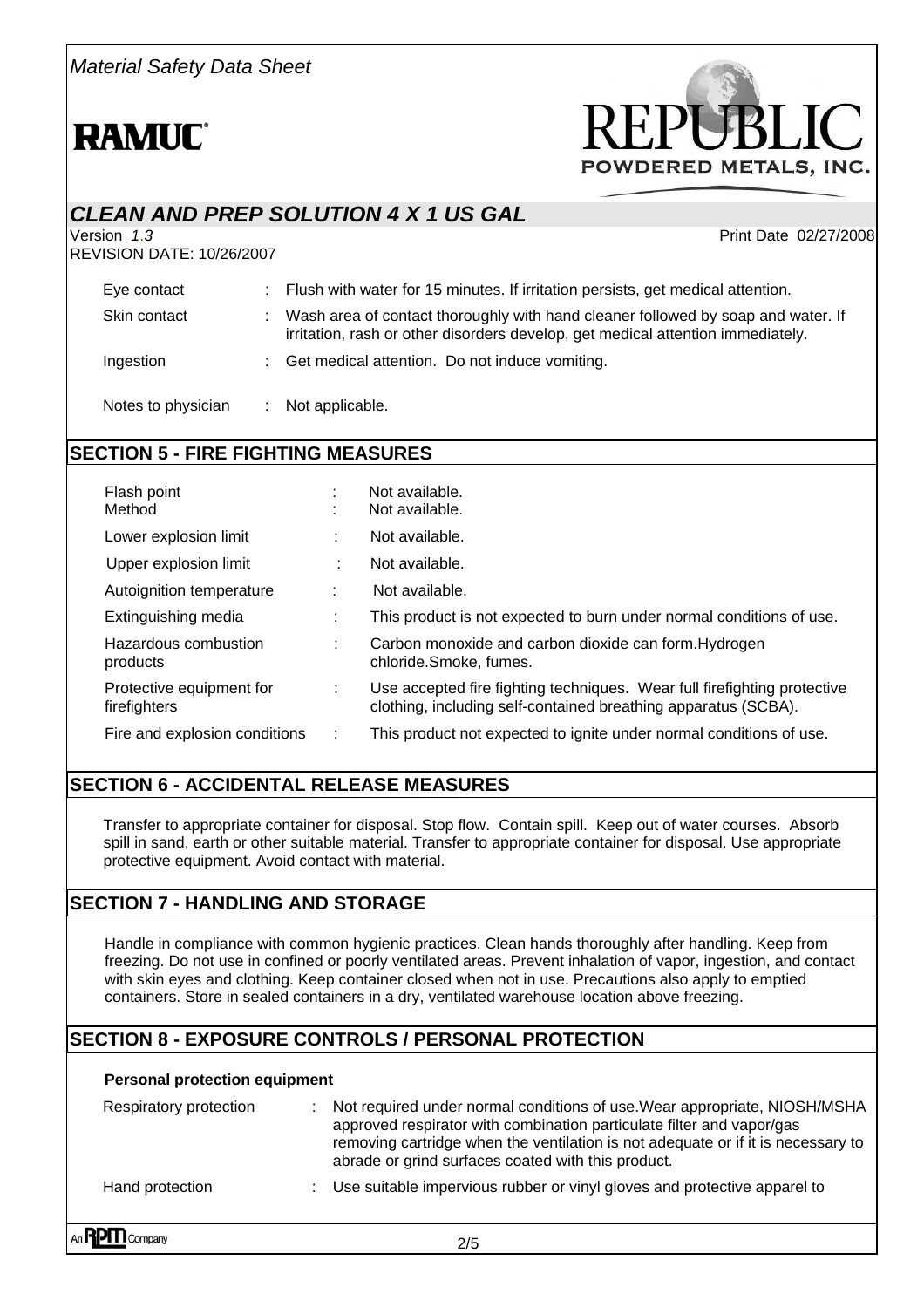*Material Safety Data Sheet* 

# **RAMUC**



| <b>CLEAN AND PREP SOLUTION 4 X 1 US GAL</b>            |  |                                                                                                                                                                                                                                                             |  |  |
|--------------------------------------------------------|--|-------------------------------------------------------------------------------------------------------------------------------------------------------------------------------------------------------------------------------------------------------------|--|--|
| Version <i>1.3</i><br><b>REVISION DATE: 10/26/2007</b> |  | Print Date 02/27/2008                                                                                                                                                                                                                                       |  |  |
|                                                        |  | reduce exposure.                                                                                                                                                                                                                                            |  |  |
| Eye protection                                         |  | : Wear appropriate eye protection. Wear chemical safety goggles and/or face<br>shield to prevent eye contact. Do not wear contact lenses. Do not touch eyes<br>with contaminated body parts or materials. Have eye washing facilities readily<br>available. |  |  |
| Skin and body protection                               |  | : Prevent contact with shoes and clothing. Use rubber apron and overshoes.                                                                                                                                                                                  |  |  |
| Protective measures                                    |  | Other equipment not normally required. Use professional judgment in the<br>selection, care, and use.                                                                                                                                                        |  |  |
| <b>Engineering measures</b>                            |  | Not required under normal conditions of use. Use local exhaust when the<br>general ventilation is inadequate.                                                                                                                                               |  |  |
| <b>Exposure Limits</b>                                 |  |                                                                                                                                                                                                                                                             |  |  |

No known components with exposure limits.

# **SECTION 9 - PHYSICAL AND CHEMICAL PROPERTIES**

| Form                    | : Liquid         |
|-------------------------|------------------|
| Color                   | : Light Yellow   |
| Odor                    | : Light          |
| рH                      | : 1.5            |
| Vapour pressure         | : 1 mmHg         |
|                         |                  |
| Vapor density           | : Not available. |
| Melting point/range     | : Not available. |
| Freezing point          | : Not available. |
| Boiling point/range     | : 462 °F, 239 °C |
| Water solubility        | Not available.   |
| <b>Specific Gravity</b> | : 1.24           |
| % Volatile Weight       | : 62 %           |
|                         |                  |

### **SECTION 10 - REACTIVITY / STABILITY**

| Substances to avoid      | : Strong acids Strong bases. |
|--------------------------|------------------------------|
| Stability                | : Stable                     |
| Hazardous polymerization | $\therefore$ Will not occur. |

#### **SECTION 11 - TOXICOLOGICAL INFORMATION**

Phosphoric acid, CAS-No.: 7664-38-2

An**RPM** Company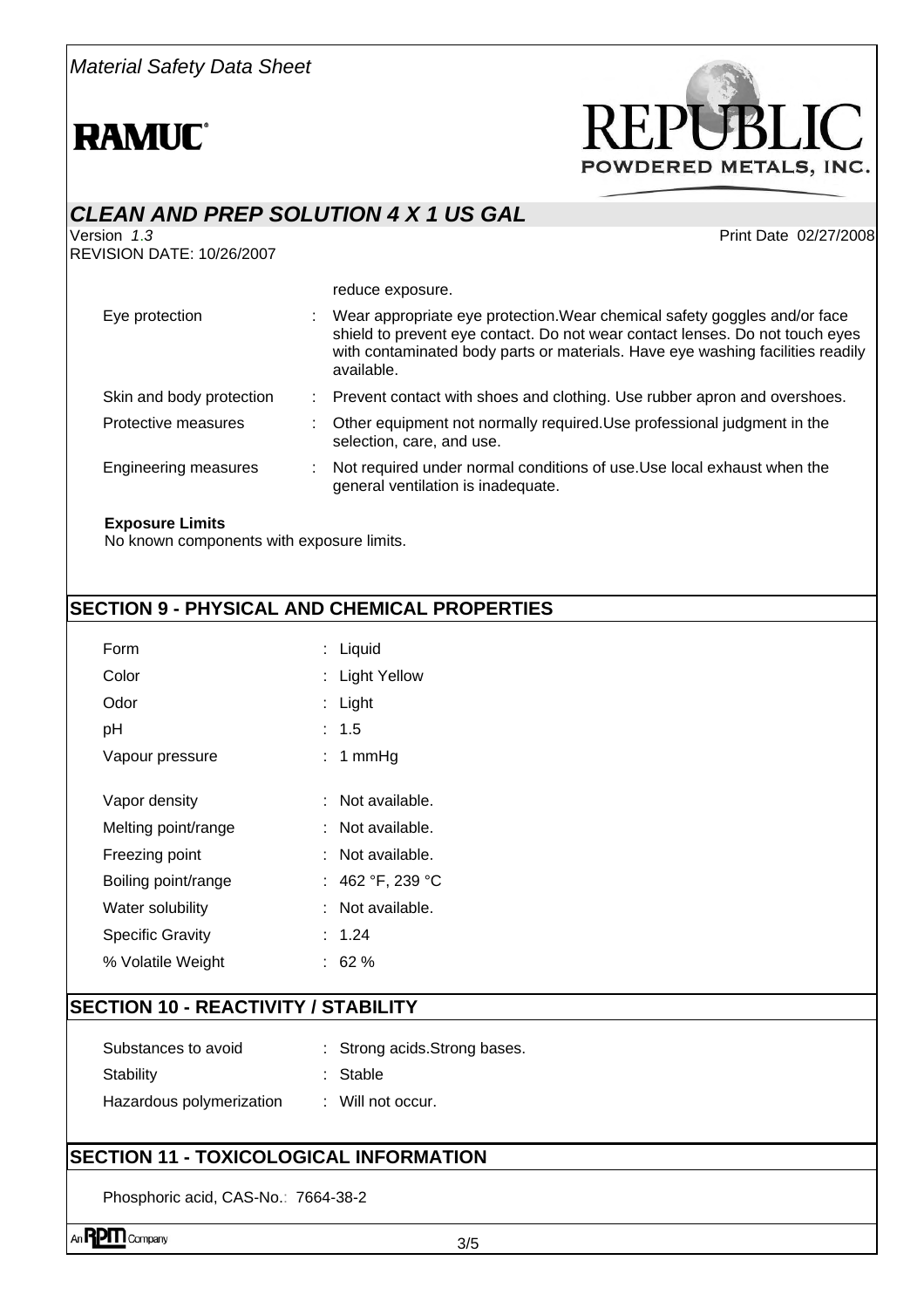

# *CLEAN AND PREP SOLUTION 4 X 1 US GAL*

Version *1*.*3* Print Date 02/27/2008 REVISION DATE: 10/26/2007

Acute oral toxicity (LD-50 oral) 1,530 mg/kg (Rat ) 1,530 mg/kg (Rat ) Acute dermal toxicity (LD-50 dermal) 2,740 mg/kg ( Rabbit ) 2,740 mg/kg ( Rabbit )

# **SECTION 12 - ECOLOGICAL INFORMATION**

No Data Available

#### **SECTION 13 - DISPOSAL CONSIDERATIONS**

RCRA Class : D002: Reportable Quantity = 100 lbs. (Characteristic of corrosivity)

This classification applies only to the material as it was originally produced.

Disposal Method : Subject to hazardous waste treatment, storage, and disposal requirements under RCRA. Recycle or incinerate waste at EPA approved facility or dispose of in compliance with federal, state and local regulations.

### **SECTION 14 - TRANSPORTATION / SHIPPING DATA**

#### **TDG / DOT Shipping Description:**

CORROSIVE LIQUID, ACIDIC, INORGANIC, N.O.S. (Contains Phosphoric acid), 8, UN3264, PG III, LIMITED **QUANTITY** 

## **SECTION 15 - REGULATORY INFORMATION**

#### **North American Inventories:**

All components are listed or exempt from the TSCA inventory. This product or its components are listed on, or exempt from the Canadian Domestic Substances List.

|  | <b>U.S. Federal Regulations:</b> |
|--|----------------------------------|
|--|----------------------------------|

Anl

| Company                                                                         |    | 4/5                                                   |
|---------------------------------------------------------------------------------|----|-------------------------------------------------------|
| VOC Method 310                                                                  |    | $: 62 \%$                                             |
| Regulatory VOC (less water and<br>exempt solvent)                               |    | 0 g/l<br>$\mathcal{L}$                                |
| <b>OSHA Flammability</b>                                                        | ÷. | Not Regulated                                         |
| <b>OSHA Status: Considered</b><br>hazardous based on the<br>following criteria: | ÷. | Irritant                                              |
| OSHA Hazardous Components :                                                     |    |                                                       |
| SARA 311/312 Hazards                                                            |    | : Acute Health Hazard                                 |
| SARA 313 Components<br>t.                                                       |    | None present or none present in regulated quantities. |